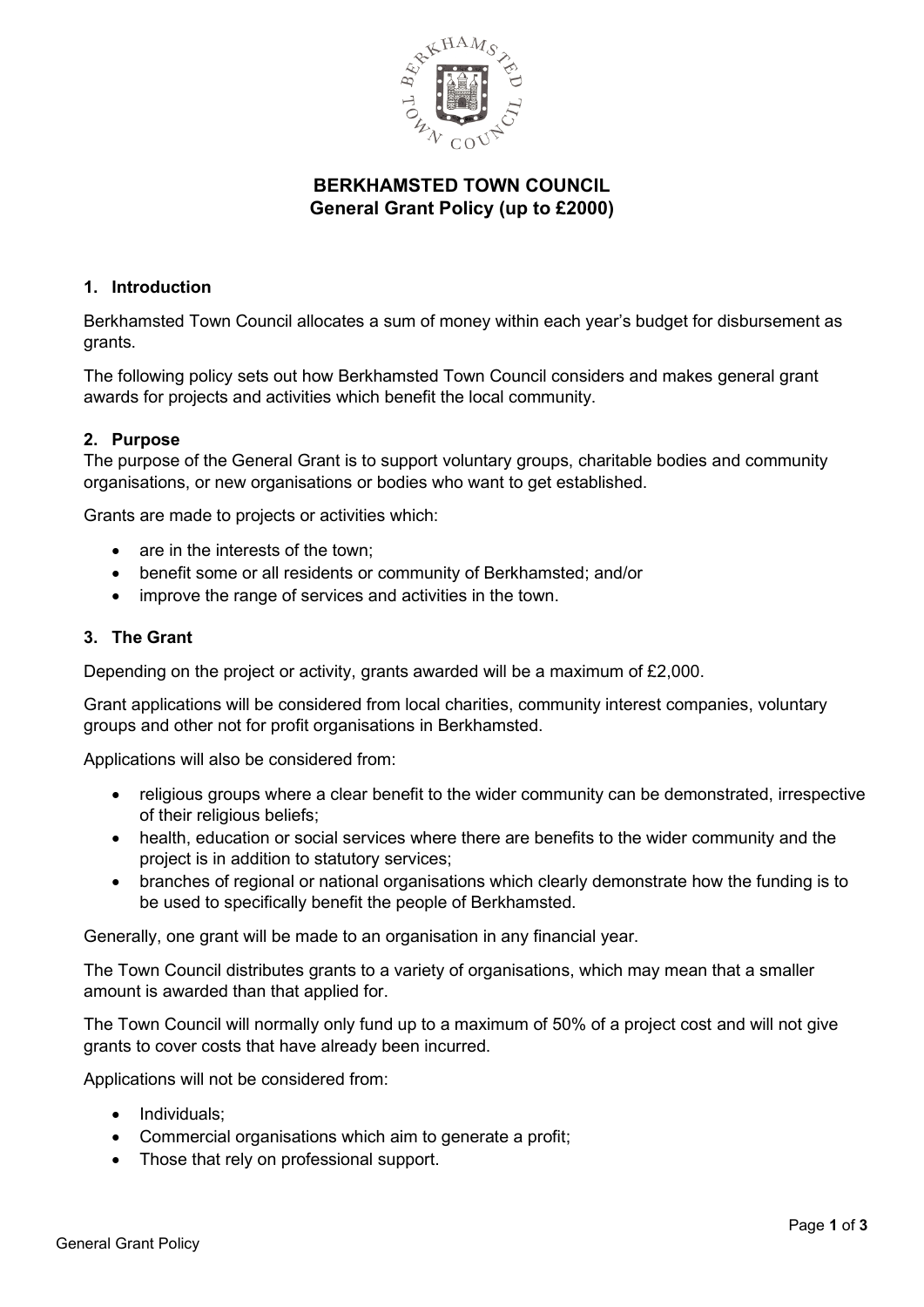

# **BERKHAMSTED TOWN COUNCIL General Grant Policy (up to £2000)**

Grants will not be awarded for projects or activities that:

- should be met from statutory responsibilities;
- could reasonably be expected to be funded from other sources, such as unallocated reserves members' subscriptions, etc.,
- seek to promote or oppose a party political or religious viewpoint or activity;
- seek to fund professional services, salary, routine or other administrative costs.

#### **4. Applications**

Applications are considered throughout the year in accordance with this policy by the Finance and Policy Committee. Applications should be submitted at least 10 days before the next Finance and Policy Committee meeting to be considered at that meeting.

Grant applications will only be considered if submitted on a Grant Application Form and questions should be answered fully.

Applicants will be informed of the decision on a grant application within two weeks of the relevant Finance and Policy Committee meeting.

Grant awards will be paid by cheque or to the bank account of the organisation. Grant awards will be paid by cheque or to the bank account of the organisation. Grant awards will not be made payable to individuals.

The grant award cannot be increased after the decision to award has been made.

The Town Council may recognise successful groups in its publicity and reports to the Town.

### **5. Conditions**

Grant awards must:

- be used for the purpose for which the application was made;
- be used within one year;
- be returned if the project or activity does not proceed as planned or if the organisation ceases to exist. This includes moveable equipment which may have been purchased using grant monies of if the conditions of the grant are not complied with.

#### Applicants will:

- provide proof of purpose if required by the Town Council if the grant was for a specific item;
- provide such assistance as is reasonably necessary to enable the Council to comply with its requirements under the Freedom of Information Act;
- provide regular updates when requested by the Town Council on project progress and delivery;
- acknowledge the contribution made by the Town Council when arranging promotional activity or literature including press releases relating to the application.